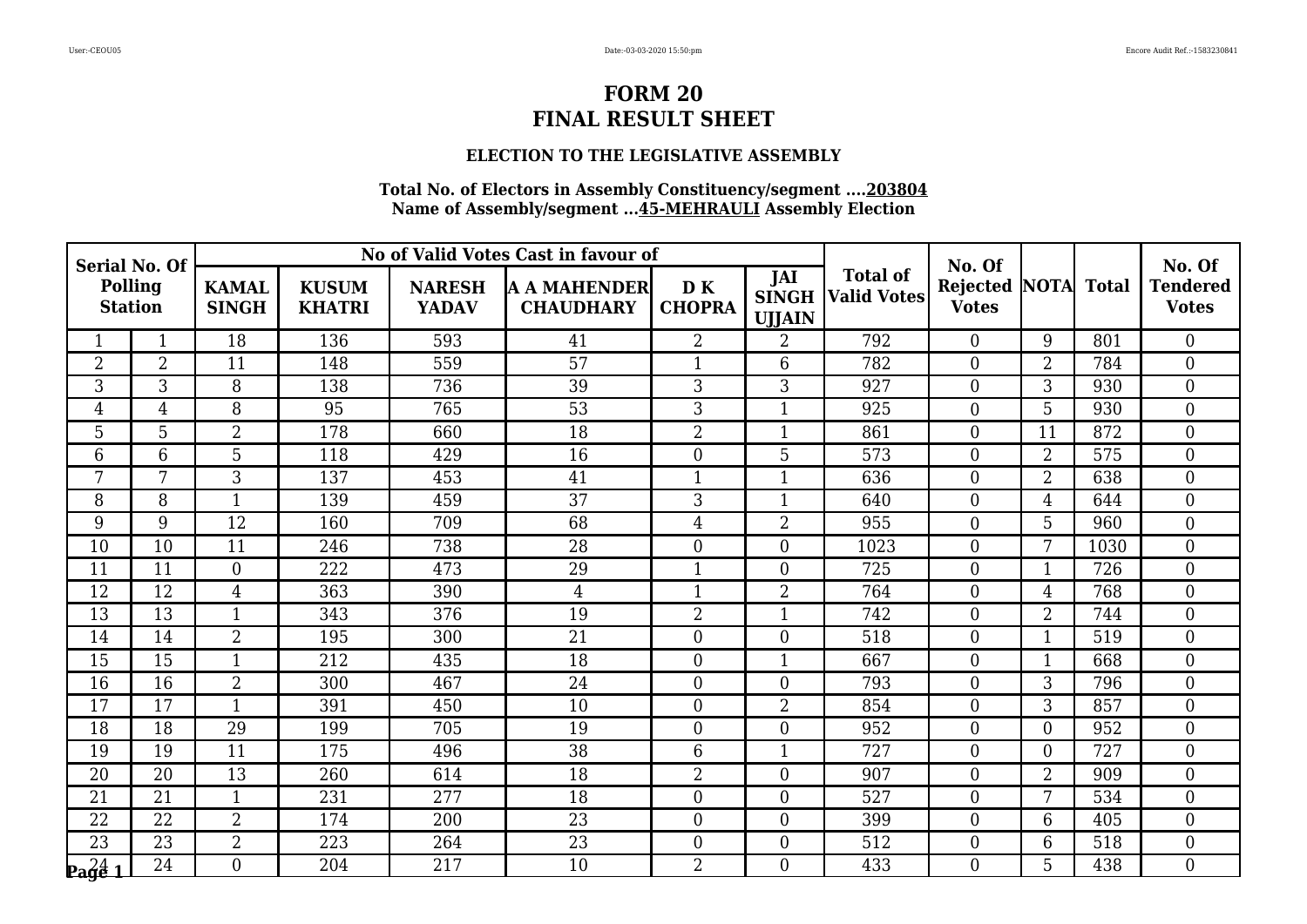## **ELECTION TO THE LEGISLATIVE ASSEMBLY**

| <b>Serial No. Of</b><br><b>Polling</b><br><b>Station</b> |                 |                              |                               |                               | No of Valid Votes Cast in favour of     |                     |                                      |                                       | No. Of                          |                |              | No. Of                          |
|----------------------------------------------------------|-----------------|------------------------------|-------------------------------|-------------------------------|-----------------------------------------|---------------------|--------------------------------------|---------------------------------------|---------------------------------|----------------|--------------|---------------------------------|
|                                                          |                 | <b>KAMAL</b><br><b>SINGH</b> | <b>KUSUM</b><br><b>KHATRI</b> | <b>NARESH</b><br><b>YADAV</b> | <b>A A MAHENDER</b><br><b>CHAUDHARY</b> | DK<br><b>CHOPRA</b> | JAI<br><b>SINGH</b><br><b>UJJAIN</b> | <b>Total of</b><br><b>Valid Votes</b> | <b>Rejected</b><br><b>Votes</b> | NOTA           | <b>Total</b> | <b>Tendered</b><br><b>Votes</b> |
| 25                                                       | 25              | 3                            | 298                           | 257                           | 24                                      | $\overline{0}$      | $\overline{0}$                       | 582                                   | $\Omega$                        | 7              | 589          | $\overline{0}$                  |
| 26                                                       | 26              | $\overline{0}$               | 340                           | 370                           | 22                                      | 1                   | $\overline{0}$                       | 733                                   | $\boldsymbol{0}$                | 4              | 737          | $\overline{0}$                  |
| 27                                                       | 27              | $\mathbf{1}$                 | 227                           | 355                           | 15                                      | $\overline{0}$      | $\boldsymbol{0}$                     | 598                                   | $\boldsymbol{0}$                | 3              | 601          | $\boldsymbol{0}$                |
| 28                                                       | 28              | $\overline{0}$               | 132                           | 209                           | 7                                       | $\overline{0}$      | $\theta$                             | 348                                   | $\overline{0}$                  | $\mathbf{1}$   | 349          | $\overline{0}$                  |
| 29                                                       | 29              | $\overline{0}$               | 164                           | 249                           | 17                                      | $\overline{0}$      | $\overline{0}$                       | 430                                   | $\boldsymbol{0}$                | $\mathbf{1}$   | 431          | $\overline{0}$                  |
| 30                                                       | 30              | $\overline{2}$               | 295                           | 542                           | 24                                      | $\overline{0}$      | $\overline{4}$                       | 867                                   | $\boldsymbol{0}$                | 3              | 870          | $\overline{0}$                  |
| 31                                                       | 31              | $\overline{2}$               | 162                           | 174                           | 12                                      | $\overline{0}$      | $\theta$                             | 350                                   | $\overline{0}$                  | $\mathbf{1}$   | 351          | $\overline{0}$                  |
| 32                                                       | 32              | $\mathbf{1}$                 | 398                           | 309                           | 9                                       | $\overline{0}$      | $\overline{0}$                       | 717                                   | $\boldsymbol{0}$                | 3              | 720          | $\overline{0}$                  |
| 33                                                       | $\overline{33}$ | $\overline{3}$               | 229                           | 801                           | 33                                      | $\overline{4}$      | $\overline{1}$                       | 1071                                  | $\boldsymbol{0}$                | 5              | 1076         | $\overline{0}$                  |
| 34                                                       | 34              | $\overline{0}$               | 172                           | 214                           | 13                                      | $\overline{0}$      | $\theta$                             | 399                                   | $\Omega$                        | 6              | 405          | $\overline{0}$                  |
| 35                                                       | 35              | $\overline{0}$               | 161                           | 165                           | 5                                       | $\overline{0}$      | $\overline{0}$                       | 331                                   | $\boldsymbol{0}$                | $\overline{2}$ | 333          | $\overline{0}$                  |
| 36                                                       | 36              | $\overline{2}$               | 266                           | 444                           | 21                                      | $\overline{0}$      | $\overline{2}$                       | 735                                   | $\boldsymbol{0}$                | 3              | 738          | $\overline{0}$                  |
| 37                                                       | 37              | $\overline{0}$               | 359                           | 385                           | 21                                      | $\overline{0}$      | $\overline{0}$                       | 765                                   | $\boldsymbol{0}$                | 4              | 769          | $\boldsymbol{0}$                |
| 38                                                       | 38              | 7                            | 191                           | 662                           | 24                                      | $\overline{4}$      | $\overline{2}$                       | 890                                   | $\overline{0}$                  | $\overline{2}$ | 892          | $\overline{0}$                  |
| 39                                                       | 39              | $\mathbf{1}$                 | 203                           | 229                           | 25                                      | $\overline{0}$      | $\overline{0}$                       | 458                                   | $\overline{0}$                  | 3              | 461          | $\overline{0}$                  |
| 40                                                       | 40              | $\overline{2}$               | 357                           | 303                           | 16                                      | $\overline{0}$      | $\overline{0}$                       | 678                                   | $\boldsymbol{0}$                | 4              | 682          | $\overline{0}$                  |
| 41                                                       | 41              | $\overline{0}$               | 208                           | 203                           | 16                                      | $\overline{0}$      | $\mathbf 1$                          | 428                                   | $\boldsymbol{0}$                | $\overline{4}$ | 432          | $\boldsymbol{0}$                |
| $\overline{42}$                                          | 42              | $\mathbf{1}$                 | 228                           | 279                           | 14                                      | $\overline{0}$      | $\mathbf{0}$                         | 522                                   | $\overline{0}$                  | 8              | 530          | $\overline{0}$                  |
| 43                                                       | 43              | $\mathbf{1}$                 | 398                           | 382                           | 22                                      | $\overline{0}$      | $\theta$                             | 803                                   | $\overline{0}$                  | 12             | 815          | $\overline{0}$                  |
| 44                                                       | 44              | $\mathbf{1}$                 | 311                           | 354                           | 20                                      | $\overline{0}$      | $\mathbf{1}$                         | 687                                   | $\boldsymbol{0}$                | 9              | 696          | $\overline{0}$                  |
| 45                                                       | 45              | $\mathbf{1}$                 | 277                           | 395                           | 26                                      | $\overline{0}$      | $\theta$                             | 699                                   | $\overline{0}$                  | 3              | 702          | $\overline{0}$                  |
| 46                                                       | 46              | $\overline{2}$               | 246                           | 283                           | 17                                      | 1                   | $\overline{0}$                       | 549                                   | $\boldsymbol{0}$                | 2              | 551          | $\boldsymbol{0}$                |
| 47                                                       | 47              | $\mathbf{1}$                 | 183                           | 182                           | 14                                      | $\overline{0}$      | $\overline{0}$                       | 380                                   | $\boldsymbol{0}$                | $6\phantom{1}$ | 386          | $\boldsymbol{0}$                |
| $\frac{48}{2}$                                           | 48              | 6                            | 270                           | 364                           | 16                                      | 1                   | $\Omega$                             | 657                                   | $\Omega$                        | 3              | 660          | $\overline{0}$                  |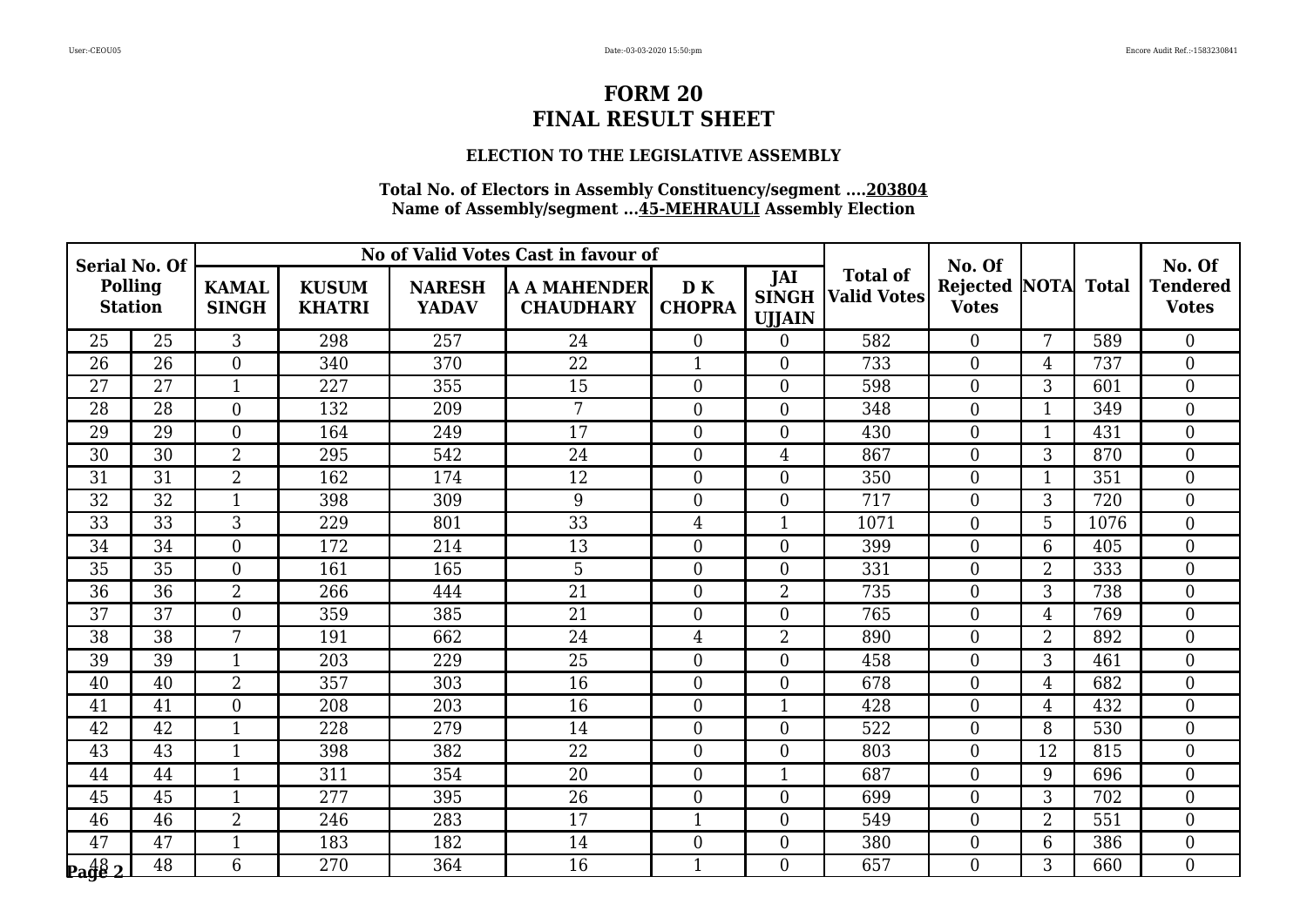## **ELECTION TO THE LEGISLATIVE ASSEMBLY**

| <b>Serial No. Of</b>  |                                  |                |                               |                               | No of Valid Votes Cast in favour of     |                     |                                      |                                       | No. Of                                     |                |     | No. Of<br><b>Tendered</b><br><b>Votes</b> |
|-----------------------|----------------------------------|----------------|-------------------------------|-------------------------------|-----------------------------------------|---------------------|--------------------------------------|---------------------------------------|--------------------------------------------|----------------|-----|-------------------------------------------|
|                       | <b>Polling</b><br><b>Station</b> |                | <b>KUSUM</b><br><b>KHATRI</b> | <b>NARESH</b><br><b>YADAV</b> | <b>A A MAHENDER</b><br><b>CHAUDHARY</b> | DK<br><b>CHOPRA</b> | JAI<br><b>SINGH</b><br><b>UJJAIN</b> | <b>Total of</b><br><b>Valid Votes</b> | <b>Rejected NOTA Total</b><br><b>Votes</b> |                |     |                                           |
| 49                    | 49                               | $\mathbf{1}$   | 270                           | 366                           | 22                                      | $\overline{0}$      | 1                                    | 660                                   | $\overline{0}$                             | 6              | 666 | $\overline{0}$                            |
| 50                    | 50                               | $\mathbf{1}$   | 160                           | 183                           | 8                                       | $\overline{2}$      | $\overline{0}$                       | 354                                   | $\overline{0}$                             | $\overline{2}$ | 356 | $\boldsymbol{0}$                          |
| 51                    | 51                               | 3              | 298                           | 308                           | 18                                      | $\boldsymbol{0}$    | $\boldsymbol{0}$                     | 627                                   | $\overline{0}$                             | $\overline{2}$ | 629 | $\boldsymbol{0}$                          |
| 52                    | 52                               | $\overline{2}$ | 272                           | 245                           | 13                                      | $\mathbf{1}$        | $\overline{2}$                       | 535                                   | $\overline{0}$                             | $\overline{0}$ | 535 | $\overline{0}$                            |
| 53                    | 53                               | $\mathbf{1}$   | 356                           | 339                           | 19                                      | $\mathbf{1}$        | $\mathbf{1}$                         | 717                                   | $\overline{0}$                             | 8              | 725 | $\boldsymbol{0}$                          |
| 54                    | 54                               | 3              | 197                           | 232                           | 24                                      | $\mathbf{1}$        | $\boldsymbol{0}$                     | 457                                   | $\overline{0}$                             | 3              | 460 | $\boldsymbol{0}$                          |
| 55                    | 55                               | $\overline{2}$ | 424                           | 335                           | 24                                      | $\overline{4}$      | $\overline{0}$                       | 789                                   | $\overline{0}$                             | 5              | 794 | $\boldsymbol{0}$                          |
| 56                    | 56                               | $\overline{2}$ | 333                           | 337                           | 15                                      | $\overline{0}$      | $\mathbf{0}$                         | 687                                   | $\overline{0}$                             | $\mathbf{1}$   | 688 | $\overline{0}$                            |
| 57                    | $\overline{57}$                  | $\overline{2}$ | 257                           | 221                           | 11                                      | $\mathbf{1}$        | $\boldsymbol{0}$                     | 492                                   | $\overline{0}$                             | $\overline{4}$ | 496 | $\boldsymbol{0}$                          |
| 58                    | 58                               | $\overline{2}$ | 239                           | 206                           | 12                                      | $\mathbf{1}$        | $\overline{0}$                       | 460                                   | $\overline{0}$                             | $\mathbf{1}$   | 461 | $\boldsymbol{0}$                          |
| 59                    | 59                               | $\overline{0}$ | 219                           | 250                           | 16                                      | $\boldsymbol{0}$    | $\boldsymbol{0}$                     | 485                                   | $\overline{0}$                             | 5              | 490 | $\boldsymbol{0}$                          |
| 60                    | 60                               | $\overline{3}$ | 302                           | 256                           | 20                                      | $\overline{3}$      | $\overline{1}$                       | 585                                   | $\overline{0}$                             | $\overline{4}$ | 589 | $\overline{0}$                            |
| 61                    | 61                               | $\overline{2}$ | 261                           | 193                           | 23                                      | $\boldsymbol{0}$    | $\mathbf{0}$                         | 479                                   | $\overline{0}$                             | $\mathbf{1}$   | 480 | $\boldsymbol{0}$                          |
| 62                    | 62                               | $\overline{0}$ | 263                           | 207                           | 12                                      | $\boldsymbol{0}$    | $\overline{2}$                       | 484                                   | $\overline{0}$                             | $\overline{0}$ | 484 | $\boldsymbol{0}$                          |
| 63                    | 63                               | $\overline{2}$ | 275                           | 274                           | 14                                      | $\overline{2}$      | $\overline{2}$                       | 569                                   | $\overline{0}$                             | 5              | 574 | $\boldsymbol{0}$                          |
| 64                    | 64                               | $\overline{2}$ | 325                           | 306                           | 19                                      | $\mathbf{1}$        | $\overline{0}$                       | 653                                   | $\overline{0}$                             | $\overline{2}$ | 655 | $\boldsymbol{0}$                          |
| 65                    | 65                               | 5              | 182                           | 365                           | 30                                      | $\mathbf{1}$        | $\theta$                             | 583                                   | $\overline{0}$                             | 7              | 590 | $\boldsymbol{0}$                          |
| 66                    | 66                               | $\overline{0}$ | 109                           | 363                           | 8                                       | $\boldsymbol{0}$    | $\mathbf{0}$                         | 480                                   | $\overline{0}$                             | $\overline{0}$ | 480 | $\overline{0}$                            |
| 67                    | 67                               | $\overline{2}$ | 99                            | 415                           | 15                                      | $\overline{2}$      | $\mathbf{1}$                         | 534                                   | $\overline{0}$                             | $\mathbf{1}$   | 535 | $\boldsymbol{0}$                          |
| 68                    | 68                               | 3              | 180                           | 438                           | 34                                      | $\overline{4}$      | $\overline{2}$                       | 661                                   | $\overline{0}$                             | 6              | 667 | $\boldsymbol{0}$                          |
| 69                    | 69                               | $\overline{2}$ | 167                           | 379                           | 19                                      | $\overline{0}$      | $\overline{0}$                       | 567                                   | $\overline{0}$                             | 7              | 574 | $\overline{0}$                            |
| 70                    | 70                               | $\mathbf{1}$   | 151                           | 293                           | 18                                      | $\boldsymbol{0}$    | $\mathbf 1$                          | 464                                   | $\overline{0}$                             | 3              | 467 | $\boldsymbol{0}$                          |
| 71                    | 71                               | 5              | 110                           | 432                           | 13                                      | $\mathbf{1}$        | $\boldsymbol{0}$                     | 561                                   | $\overline{0}$                             | $\overline{2}$ | 563 | $\boldsymbol{0}$                          |
| $\sqrt{\frac{72}{9}}$ | $\overline{72}$                  | $\overline{4}$ | 161                           | 619                           | 30                                      | $\overline{0}$      | $\overline{2}$                       | 816                                   | $\Omega$                                   | 3              | 819 | $\overline{0}$                            |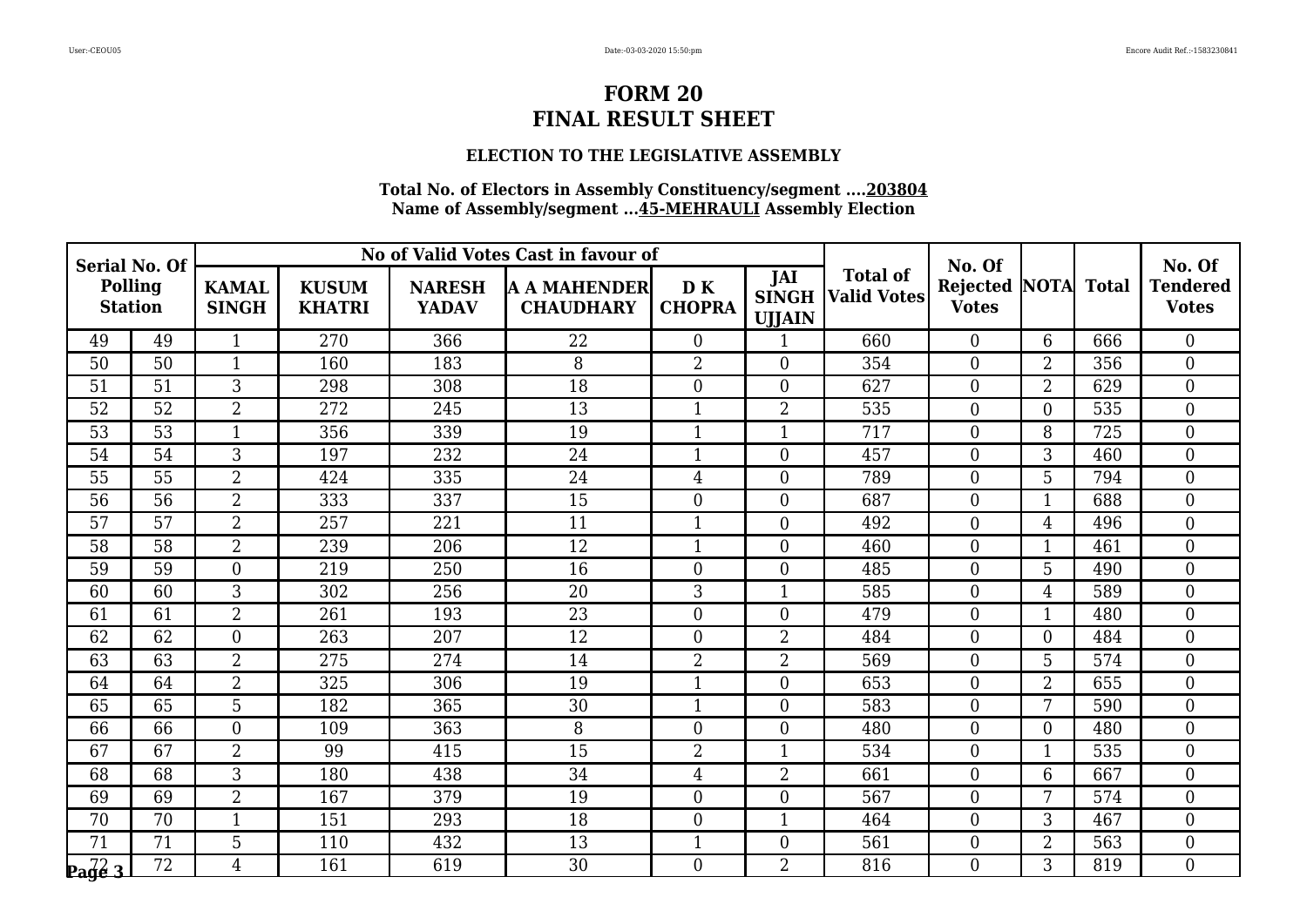## **ELECTION TO THE LEGISLATIVE ASSEMBLY**

| <b>Serial No. Of</b> |                           |                |                               |                               | No of Valid Votes Cast in favour of     |                     |                                      |                                       | No. Of                          |                |                  | No. Of                          |
|----------------------|---------------------------|----------------|-------------------------------|-------------------------------|-----------------------------------------|---------------------|--------------------------------------|---------------------------------------|---------------------------------|----------------|------------------|---------------------------------|
|                      | Polling<br><b>Station</b> |                | <b>KUSUM</b><br><b>KHATRI</b> | <b>NARESH</b><br><b>YADAV</b> | <b>A A MAHENDER</b><br><b>CHAUDHARY</b> | DK<br><b>CHOPRA</b> | JAI<br><b>SINGH</b><br><b>UJJAIN</b> | <b>Total of</b><br><b>Valid Votes</b> | <b>Rejected</b><br><b>Votes</b> | <b>NOTA</b>    | <b>Total</b>     | <b>Tendered</b><br><b>Votes</b> |
| 73                   | 73                        | $\overline{0}$ | 141                           | 535                           | 17                                      | 5                   | $\theta$                             | 698                                   | $\overline{0}$                  | $\overline{4}$ | 702              | $\overline{0}$                  |
| 74                   | 74                        | $\overline{3}$ | 231                           | 316                           | 15                                      | $\overline{0}$      | $\theta$                             | 565                                   | $\overline{0}$                  | $\overline{4}$ | 569              | $\overline{0}$                  |
| 75                   | $\overline{75}$           | $\mathbf{1}$   | 262                           | 272                           | 11                                      | $\overline{2}$      | $\mathbf{1}$                         | 549                                   | $\boldsymbol{0}$                | 3              | 552              | $\overline{0}$                  |
| 76                   | 76                        | $\overline{2}$ | 288                           | 273                           | 24                                      | $\mathbf{1}$        | $\mathbf{1}$                         | 589                                   | $\overline{0}$                  | $\overline{4}$ | 593              | $\overline{0}$                  |
| 77                   | 77                        | $\overline{0}$ | 252                           | 277                           | 9                                       | $\overline{0}$      | $\overline{0}$                       | 538                                   | $\overline{0}$                  | $\overline{2}$ | 540              | $\mathbf{1}$                    |
| 78                   | 78                        | 3              | 344                           | 254                           | 19                                      | $\overline{2}$      | $\mathbf{0}$                         | 622                                   | $\boldsymbol{0}$                | $\overline{4}$ | 626              | $\overline{0}$                  |
| 79                   | 79                        | $\overline{2}$ | 236                           | 229                           | 9                                       | $\overline{0}$      | $\mathbf{1}$                         | 477                                   | $\overline{0}$                  | 3              | 480              | $\overline{0}$                  |
| 80                   | 80                        | $\overline{0}$ | $\overline{0}$                | $\overline{0}$                | $\boldsymbol{0}$                        | $\overline{0}$      | $\overline{0}$                       | $\overline{0}$                        | $\overline{0}$                  | $\overline{0}$ | $\Omega$         | $\overline{0}$                  |
| 81                   | $\overline{81}$           | $\mathbf{1}$   | 187                           | 172                           | $\overline{12}$                         | $\mathbf{1}$        | $\boldsymbol{0}$                     | 373                                   | $\boldsymbol{0}$                | $\overline{0}$ | $\overline{373}$ | $\overline{0}$                  |
| 82                   | 82                        | $\overline{2}$ | 278                           | 190                           | 13                                      | $\overline{2}$      | $\mathbf{1}$                         | 486                                   | $\overline{0}$                  | 3              | 489              | $\overline{0}$                  |
| 83                   | 83                        | $\mathbf{1}$   | 312                           | 277                           | 16                                      | $\mathbf{1}$        | $\theta$                             | 607                                   | $\boldsymbol{0}$                | $\overline{4}$ | 611              | $\overline{0}$                  |
| 84                   | 84                        | $\overline{5}$ | 142                           | 230                           | 17                                      | $\overline{2}$      | $\overline{0}$                       | 396                                   | $\boldsymbol{0}$                | $\mathbf{1}$   | 397              | $\overline{0}$                  |
| 85                   | 85                        | $\overline{2}$ | 150                           | 192                           | 9                                       | $\overline{0}$      | $\theta$                             | 353                                   | $\overline{0}$                  | $\overline{0}$ | 353              | $\overline{0}$                  |
| 86                   | 86                        | 4              | 285                           | 306                           | 8                                       | $\overline{0}$      | $\overline{0}$                       | 603                                   | $\overline{0}$                  | $\overline{2}$ | 605              | $\overline{0}$                  |
| 87                   | 87                        | $\overline{3}$ | 150                           | 110                           | 10                                      | 1                   | $\mathbf{1}$                         | 275                                   | $\boldsymbol{0}$                | 3              | 278              | $\boldsymbol{0}$                |
| 88                   | 88                        | 2              | 319                           | 330                           | 23                                      | 1                   | $\theta$                             | 675                                   | $\overline{0}$                  | 5              | 680              | $\overline{0}$                  |
| 89                   | 89                        | 3              | 257                           | 323                           | 19                                      | 1                   | $\overline{0}$                       | 603                                   | $\overline{0}$                  | $\mathbf{1}$   | 604              | $\overline{0}$                  |
| 90                   | 90                        | $\overline{0}$ | 273                           | 313                           | 16                                      | 3                   | $\mathbf{1}$                         | 606                                   | $\boldsymbol{0}$                | $\mathbf{1}$   | 607              | $\overline{0}$                  |
| 91                   | 91                        | $\mathbf{1}$   | 287                           | 322                           | 11                                      | $\overline{0}$      | $\theta$                             | 621                                   | $\overline{0}$                  | 7              | 628              | $\overline{0}$                  |
| 92                   | 92                        | $\mathbf{1}$   | 227                           | 300                           | 21                                      | $\mathbf{1}$        | $\overline{0}$                       | 550                                   | $\overline{0}$                  | 3              | 553              | $\overline{0}$                  |
| 93                   | 93                        | 3              | 308                           | 311                           | 18                                      | $\boldsymbol{0}$    | $\overline{1}$                       | 641                                   | $\boldsymbol{0}$                | 9              | 650              | $\boldsymbol{0}$                |
| 94                   | 94                        | $\overline{2}$ | 322                           | 293                           | 26                                      | $\mathbf{1}$        | $\theta$                             | 644                                   | $\overline{0}$                  | 6              | 650              | $\overline{0}$                  |
| 95                   | 95                        | $\overline{0}$ | 279                           | 175                           | 13                                      | $\overline{0}$      | $\mathbf{1}$                         | 468                                   | $\overline{0}$                  | 6              | 474              | $\overline{0}$                  |
| $\log \frac{96}{4}$  | 96                        | $\overline{0}$ | 265                           | 266                           | 18                                      | $\overline{0}$      | $\overline{0}$                       | 549                                   | $\boldsymbol{0}$                | 3              | 552              | $\overline{0}$                  |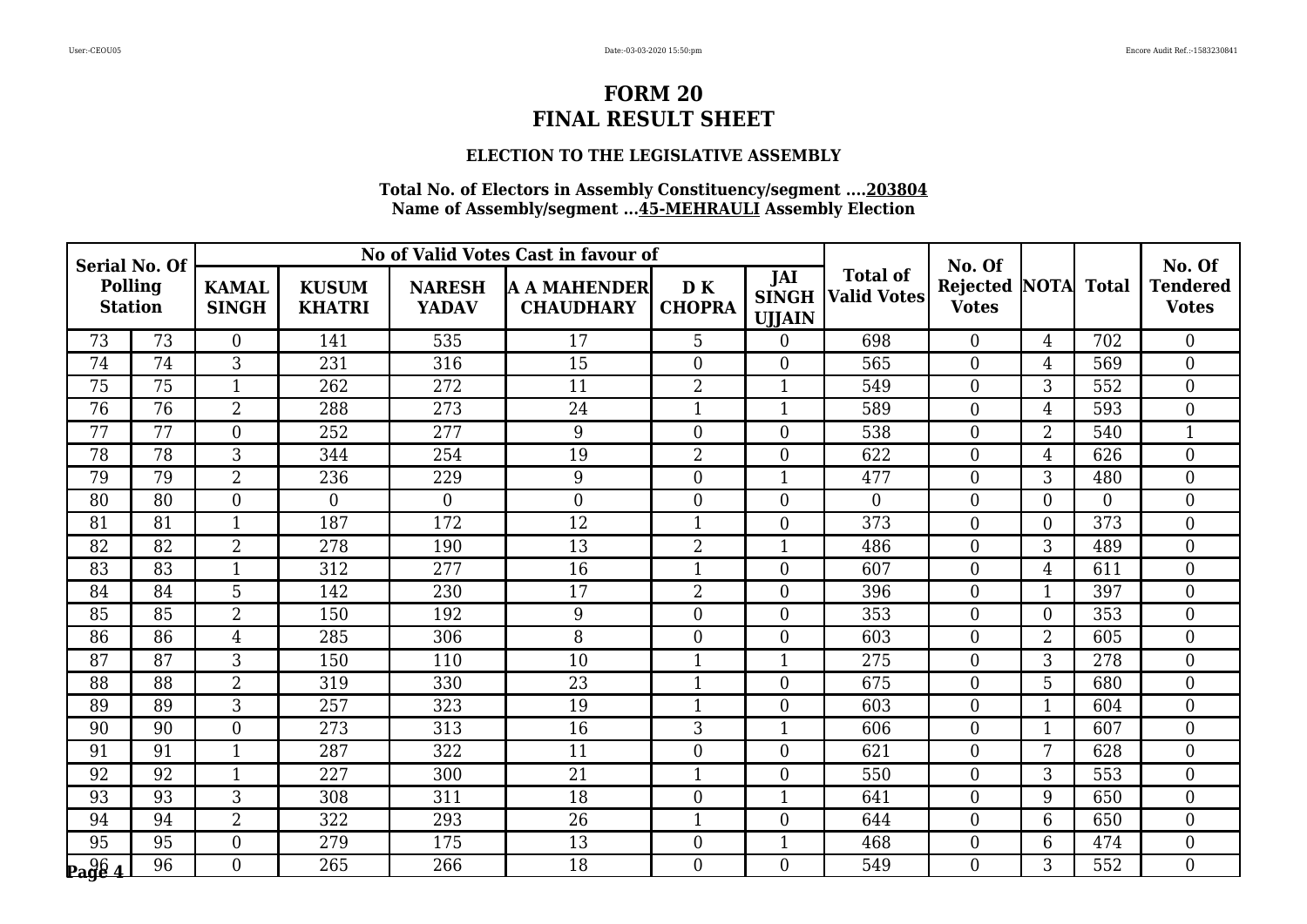## **ELECTION TO THE LEGISLATIVE ASSEMBLY**

| <b>Serial No. Of</b>           |                                  |                |                               |                               | No of Valid Votes Cast in favour of     |                      |                                      |                                       | No. Of                          |                   |      | No. Of<br><b>Tendered</b><br><b>Votes</b> |
|--------------------------------|----------------------------------|----------------|-------------------------------|-------------------------------|-----------------------------------------|----------------------|--------------------------------------|---------------------------------------|---------------------------------|-------------------|------|-------------------------------------------|
|                                | <b>Polling</b><br><b>Station</b> |                | <b>KUSUM</b><br><b>KHATRI</b> | <b>NARESH</b><br><b>YADAV</b> | <b>A A MAHENDER</b><br><b>CHAUDHARY</b> | D K<br><b>CHOPRA</b> | JAI<br><b>SINGH</b><br><b>UJJAIN</b> | <b>Total of</b><br><b>Valid Votes</b> | <b>Rejected</b><br><b>Votes</b> | <b>NOTA</b> Total |      |                                           |
| 97                             | 97                               | $\mathbf{1}$   | 300                           | 339                           | 28                                      | $\overline{0}$       | $\theta$                             | 668                                   | $\overline{0}$                  | $\overline{2}$    | 670  | $\theta$                                  |
| 98                             | 98                               | $\mathbf{1}$   | 213                           | 479                           | 100                                     | $\overline{2}$       | $\overline{0}$                       | 795                                   | $\overline{0}$                  | 3                 | 798  | $\boldsymbol{0}$                          |
| 99                             | 99                               | $\overline{0}$ | 34                            | 591                           | 84                                      | $\boldsymbol{0}$     | $\mathbf{1}$                         | 710                                   | $\boldsymbol{0}$                | $\mathbf{1}$      | 711  | $\boldsymbol{0}$                          |
| 100                            | 100                              | 2              | 366                           | 391                           | 60                                      | $\boldsymbol{0}$     | $\overline{2}$                       | 821                                   | $\overline{0}$                  | 3                 | 824  | $\boldsymbol{0}$                          |
| 101                            | 101                              | $\overline{2}$ | 146                           | 674                           | $\overline{51}$                         | $\overline{0}$       | 7                                    | 880                                   | $\overline{0}$                  | $\overline{2}$    | 882  | $\overline{0}$                            |
| 102                            | 102                              | $\mathbf{1}$   | 202                           | 538                           | 95                                      | $\overline{2}$       | $\mathbf{1}$                         | 839                                   | $\overline{0}$                  | $\overline{2}$    | 841  | $\boldsymbol{0}$                          |
| 103                            | 103                              | $\overline{0}$ | 249                           | 227                           | 41                                      | $\mathbf{1}$         | 6                                    | 524                                   | $\Omega$                        | 3                 | 527  | $\boldsymbol{0}$                          |
| 104                            | 104                              | $\mathbf{1}$   | 169                           | 406                           | 43                                      | $\mathbf{1}$         | 8                                    | 628                                   | $\overline{0}$                  | $\overline{2}$    | 630  | $\boldsymbol{0}$                          |
| 105                            | 105                              | $\overline{0}$ | 276                           | 437                           | 65                                      | $\overline{0}$       | 5                                    | 783                                   | $\boldsymbol{0}$                | 2                 | 785  | $\boldsymbol{0}$                          |
| 106                            | 106                              | $\overline{0}$ | 201                           | 444                           | 56                                      | $\overline{2}$       | $\overline{2}$                       | 705                                   | $\overline{0}$                  | $\overline{2}$    | 707  | $\overline{0}$                            |
| 107                            | 107                              | $\overline{0}$ | 370                           | 392                           | 52                                      | $\mathbf{1}$         | $\overline{2}$                       | 817                                   | $\overline{0}$                  | 3                 | 820  | $\overline{0}$                            |
| 108                            | 108                              | $\overline{4}$ | 312                           | 517                           | 114                                     | $\overline{2}$       | $\mathbf{1}$                         | 950                                   | $\boldsymbol{0}$                | 5                 | 955  | $\boldsymbol{0}$                          |
| 109                            | 109                              | 3              | 202                           | 526                           | 178                                     | 4                    | $\overline{0}$                       | 913                                   | $\overline{0}$                  | 5                 | 918  | $\boldsymbol{0}$                          |
| 110                            | 110                              | $\mathbf{1}$   | 345                           | 565                           | 110                                     | $\mathbf{1}$         | 8                                    | 1030                                  | $\overline{0}$                  | $\overline{0}$    | 1030 | $\overline{0}$                            |
| 111                            | 111                              | $\overline{3}$ | 323                           | 605                           | 86                                      | $\overline{2}$       | $\overline{2}$                       | 1021                                  | $\overline{0}$                  | $\mathbf{1}$      | 1022 | $\overline{0}$                            |
| 112                            | 112                              | $\mathbf{1}$   | 327                           | 501                           | 94                                      | $\overline{2}$       | 3                                    | 928                                   | $\overline{0}$                  | 1                 | 929  | $\boldsymbol{0}$                          |
| 113                            | 113                              | $\overline{4}$ | 360                           | 425                           | 93                                      | $\boldsymbol{0}$     | 3                                    | 885                                   | $\overline{0}$                  | 4                 | 889  | $\boldsymbol{0}$                          |
| 114                            | 114                              | 7              | 289                           | 374                           | 69                                      | $\mathbf{1}$         | $\mathbf{1}$                         | 741                                   | $\overline{0}$                  | 6                 | 747  | $\overline{0}$                            |
| 115                            | 115                              | $\mathbf{1}$   | 294                           | 421                           | 85                                      | $\overline{2}$       | $\overline{0}$                       | 803                                   | $\overline{0}$                  | $\mathbf{1}$      | 804  | $\overline{0}$                            |
| 116                            | 116                              | 5              | 293                           | 423                           | 85                                      | $\mathbf{1}$         | $\mathbf{1}$                         | 808                                   | $\overline{0}$                  | 5                 | 813  | $\boldsymbol{0}$                          |
| 117                            | 117                              | $\overline{2}$ | 281                           | 449                           | 72                                      | $\mathbf{1}$         | $\overline{0}$                       | 805                                   | $\theta$                        | $\overline{2}$    | 807  | $\theta$                                  |
| 118                            | 118                              | $\overline{0}$ | 187                           | 303                           | 56                                      | 2                    | 2                                    | 550                                   | $\overline{0}$                  | 2                 | 552  | $\boldsymbol{0}$                          |
| 119                            | 119                              | $\overline{4}$ | 281                           | 356                           | 69                                      | 3                    | 5                                    | 718                                   | $\overline{0}$                  | $\boldsymbol{0}$  | 718  | $\boldsymbol{0}$                          |
| $\mathbf{p}_{\mathbf{a}}$ ge 5 | 120                              | 5              | 161                           | 251                           | 63                                      | $\overline{0}$       | $\overline{0}$                       | 480                                   | $\Omega$                        | $\overline{2}$    | 482  | $\overline{0}$                            |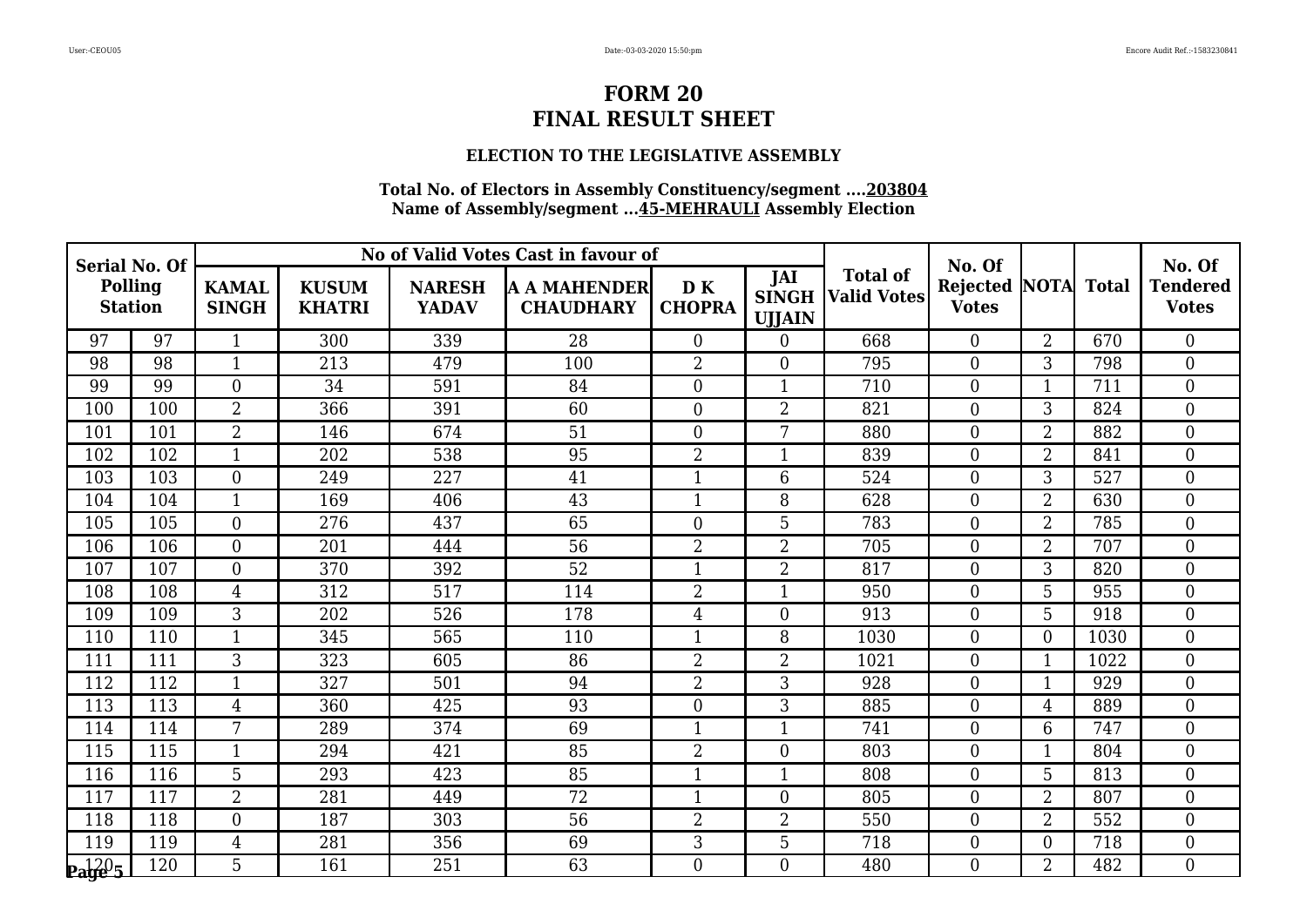## **ELECTION TO THE LEGISLATIVE ASSEMBLY**

| <b>Serial No. Of</b>                                  |                                  |                |                               |                               | No of Valid Votes Cast in favour of     |                     |                                      |                                       | No. Of                              |                |      | No. Of                          |
|-------------------------------------------------------|----------------------------------|----------------|-------------------------------|-------------------------------|-----------------------------------------|---------------------|--------------------------------------|---------------------------------------|-------------------------------------|----------------|------|---------------------------------|
|                                                       | <b>Polling</b><br><b>Station</b> |                | <b>KUSUM</b><br><b>KHATRI</b> | <b>NARESH</b><br><b>YADAV</b> | <b>A A MAHENDER</b><br><b>CHAUDHARY</b> | DK<br><b>CHOPRA</b> | JAI<br><b>SINGH</b><br><b>UJJAIN</b> | <b>Total of</b><br><b>Valid Votes</b> | Rejected NOTA Total<br><b>Votes</b> |                |      | <b>Tendered</b><br><b>Votes</b> |
| 121                                                   | 121                              | $\overline{4}$ | 300                           | 436                           | 70                                      | 3                   | $\overline{2}$                       | 815                                   | $\Omega$                            | $\overline{2}$ | 817  | $\overline{0}$                  |
| 122                                                   | 122                              | $\overline{4}$ | 354                           | 251                           | 83                                      | $\mathbf{1}$        | 2                                    | 695                                   | $\overline{0}$                      | $\overline{2}$ | 697  | $\overline{0}$                  |
| 123                                                   | 123                              | $\overline{2}$ | 312                           | 407                           | 112                                     | $\mathbf{1}$        | $\overline{0}$                       | 834                                   | $\boldsymbol{0}$                    | $\overline{2}$ | 836  | $\boldsymbol{0}$                |
| 124                                                   | 124                              | $\overline{2}$ | 317                           | 349                           | 81                                      | $\overline{0}$      | $\overline{0}$                       | 749                                   | $\overline{0}$                      | $\overline{4}$ | 753  | $\overline{0}$                  |
| 125                                                   | 125                              | 3              | 372                           | 510                           | 113                                     | $\overline{2}$      | $\theta$                             | 1000                                  | $\theta$                            | 5              | 1005 | $\overline{0}$                  |
| 126                                                   | 126                              | $\overline{0}$ | 293                           | 293                           | 74                                      | $\overline{0}$      | $\overline{2}$                       | 662                                   | $\boldsymbol{0}$                    | 3              | 665  | $\boldsymbol{0}$                |
| 127                                                   | 127                              | $\overline{0}$ | 368                           | 320                           | 84                                      | $\overline{2}$      | $\overline{0}$                       | 774                                   | $\overline{0}$                      | 6              | 780  | $\boldsymbol{0}$                |
| 128                                                   | 128                              | $\overline{0}$ | 269                           | 339                           | 81                                      | $\overline{0}$      | $\theta$                             | 689                                   | $\theta$                            | $\overline{4}$ | 693  | $\overline{0}$                  |
| 129                                                   | 129                              | $\overline{5}$ | 392                           | 367                           | 137                                     | $\overline{2}$      | $\overline{0}$                       | 903                                   | $\overline{0}$                      | $\overline{4}$ | 907  | $\boldsymbol{0}$                |
| 130                                                   | 130                              | 3              | 285                           | 302                           | 83                                      | $\mathbf{1}$        | $\mathbf{1}$                         | 675                                   | $\overline{0}$                      | $\overline{4}$ | 679  | $\boldsymbol{0}$                |
| 131                                                   | 131                              | $\overline{2}$ | 207                           | 211                           | 54                                      | $\mathbf{1}$        | 1                                    | 476                                   | $\overline{0}$                      | $\overline{2}$ | 478  | $\boldsymbol{0}$                |
| 132                                                   | 132                              | $\overline{3}$ | 269                           | 326                           | 105                                     | $\overline{0}$      | $\theta$                             | 703                                   | $\theta$                            | $\overline{4}$ | 707  | $\overline{0}$                  |
| 133                                                   | 133                              | $\overline{2}$ | 139                           | 278                           | 72                                      | $\mathbf{1}$        | $\overline{0}$                       | 492                                   | $\overline{0}$                      | 3              | 495  | $\boldsymbol{0}$                |
| 134                                                   | 134                              | $\overline{0}$ | 255                           | 389                           | 101                                     | $\mathbf{1}$        | $\overline{0}$                       | 746                                   | $\overline{0}$                      | 7              | 753  | $\boldsymbol{0}$                |
| 135                                                   | 135                              | $\overline{4}$ | 242                           | 317                           | 86                                      | $\overline{0}$      | $\mathbf{1}$                         | 650                                   | $\overline{0}$                      | $\overline{0}$ | 650  | $\boldsymbol{0}$                |
| 136                                                   | 136                              | $\mathbf{1}$   | 182                           | 406                           | 88                                      | $\mathbf{1}$        | $\theta$                             | 678                                   | $\overline{0}$                      | 1              | 679  | $\boldsymbol{0}$                |
| 137                                                   | 137                              | $\mathbf{1}$   | 185                           | 338                           | 86                                      | $\overline{0}$      | $\overline{0}$                       | 610                                   | $\overline{0}$                      | $\overline{2}$ | 612  | $\boldsymbol{0}$                |
| 138                                                   | 138                              | $\mathbf{1}$   | 185                           | 390                           | 129                                     | $\overline{0}$      | $\overline{2}$                       | 707                                   | $\theta$                            | $\overline{0}$ | 707  | $\overline{0}$                  |
| 139                                                   | 139                              | $\overline{4}$ | 338                           | 445                           | 97                                      | $\overline{2}$      | $\mathbf{1}$                         | 887                                   | $\overline{0}$                      | 5              | 892  | $\boldsymbol{0}$                |
| 140                                                   | 140                              | $\overline{2}$ | 250                           | 449                           | 112                                     | $\overline{0}$      | $\mathbf{1}$                         | 814                                   | $\overline{0}$                      | $\overline{2}$ | 816  | $\overline{0}$                  |
| 141                                                   | 141                              | $\mathbf{1}$   | 279                           | 331                           | 100                                     | $\mathbf{1}$        | $\overline{2}$                       | 714                                   | $\theta$                            | 3              | 717  | $\overline{0}$                  |
| 142                                                   | 142                              | $\overline{2}$ | 282                           | 394                           | 103                                     | 3                   | 2                                    | 786                                   | $\overline{0}$                      | 3              | 789  | $\boldsymbol{0}$                |
| 143                                                   | 143                              | $\overline{2}$ | 128                           | 189                           | 36                                      | $\mathbf{1}$        | $\boldsymbol{0}$                     | 356                                   | $\boldsymbol{0}$                    | $\mathbf{1}$   | 357  | $\boldsymbol{0}$                |
| $\mathbf{p_1} \mathbf{p_2} \mathbf{p_3} \mathbf{p_4}$ | 144                              | $\overline{2}$ | 207                           | 214                           | 78                                      | $\overline{0}$      | $\Omega$                             | 501                                   | $\Omega$                            | $\overline{2}$ | 503  | $\overline{0}$                  |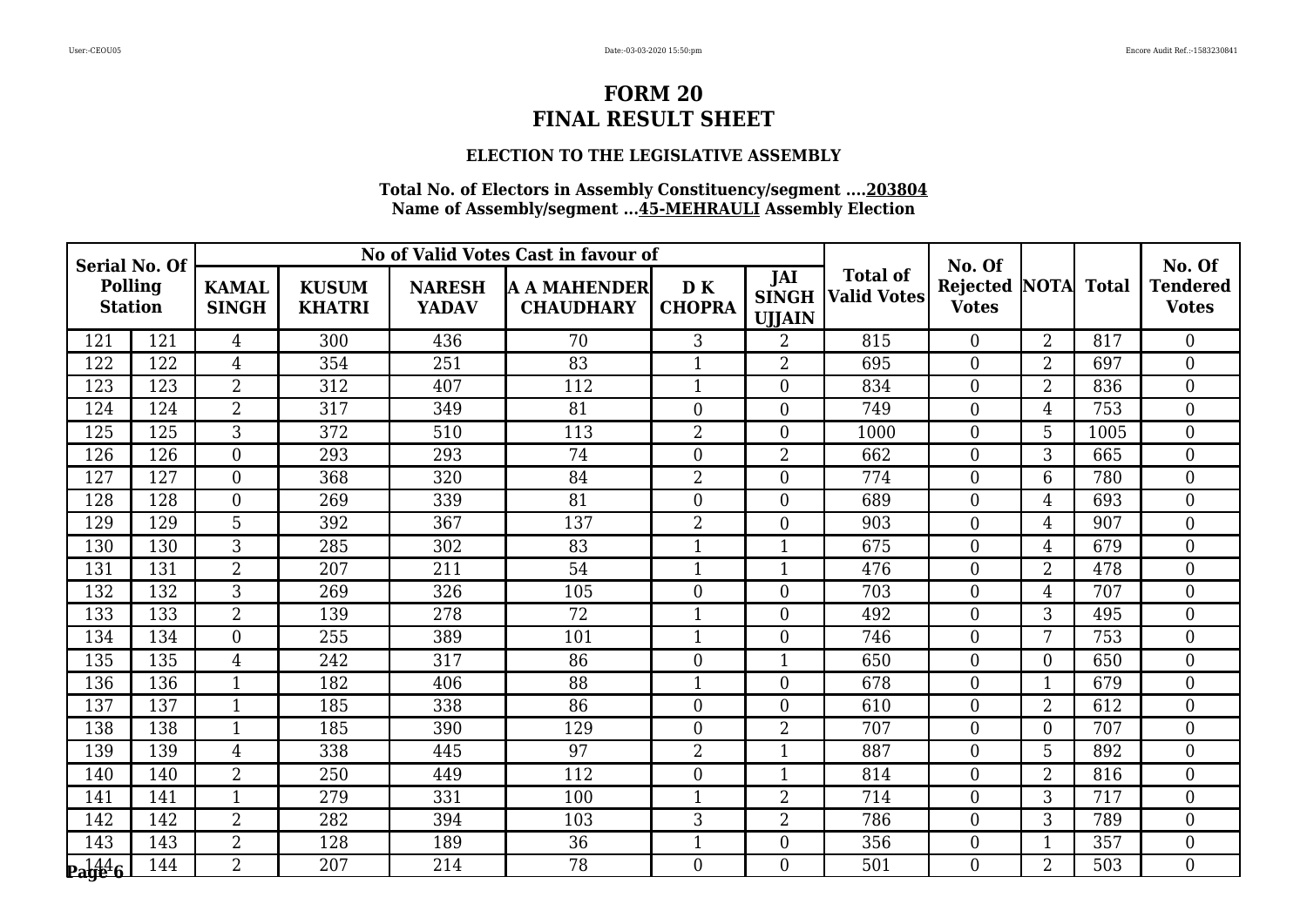## **ELECTION TO THE LEGISLATIVE ASSEMBLY**

| <b>Serial No. Of</b> |                                  |                 |                               |                               | No of Valid Votes Cast in favour of     |                      |                                      |                                       | No. Of                   |                   |     | No. Of                          |
|----------------------|----------------------------------|-----------------|-------------------------------|-------------------------------|-----------------------------------------|----------------------|--------------------------------------|---------------------------------------|--------------------------|-------------------|-----|---------------------------------|
|                      | <b>Polling</b><br><b>Station</b> |                 | <b>KUSUM</b><br><b>KHATRI</b> | <b>NARESH</b><br><b>YADAV</b> | <b>A A MAHENDER</b><br><b>CHAUDHARY</b> | D K<br><b>CHOPRA</b> | JAI<br><b>SINGH</b><br><b>UJJAIN</b> | <b>Total of</b><br><b>Valid Votes</b> | Rejected<br><b>Votes</b> | <b>NOTA</b> Total |     | <b>Tendered</b><br><b>Votes</b> |
| 145                  | 145                              | $\overline{3}$  | 309                           | 363                           | 85                                      | $\overline{0}$       | 1                                    | 761                                   | $\Omega$                 | $\overline{2}$    | 763 | $\theta$                        |
| 146                  | 146                              | $\overline{2}$  | 244                           | 336                           | 109                                     | $\overline{0}$       | $\overline{0}$                       | 691                                   | $\overline{0}$           | 3                 | 694 | $\boldsymbol{0}$                |
| 147                  | 147                              | $\overline{3}$  | 299                           | 355                           | 107                                     | $\overline{0}$       | $\boldsymbol{0}$                     | 764                                   | $\boldsymbol{0}$         | $\overline{2}$    | 766 | $\boldsymbol{0}$                |
| 148                  | 148                              | $\mathbf{1}$    | 161                           | 283                           | 93                                      | 3                    | $\mathbf{1}$                         | 542                                   | $\overline{0}$           | $\overline{0}$    | 542 | $\boldsymbol{0}$                |
| 149                  | 149                              | $\overline{0}$  | 144                           | 250                           | 60                                      | $\overline{0}$       | $\overline{0}$                       | 454                                   | $\overline{0}$           | 2                 | 456 | $\overline{0}$                  |
| 150                  | 150                              | $\mathbf{1}$    | 255                           | 363                           | 17                                      | $\mathbf{1}$         | $\overline{2}$                       | 639                                   | $\overline{0}$           | $\mathbf{1}$      | 640 | $\mathbf{0}$                    |
| 151                  | 151                              | $\mathbf{1}$    | 272                           | 298                           | 20                                      | $\mathbf{1}$         | $\theta$                             | 592                                   | $\overline{0}$           | $\overline{2}$    | 594 | $\overline{0}$                  |
| 152                  | 152                              | $\overline{4}$  | 225                           | 270                           | 18                                      | $\overline{0}$       | $\overline{0}$                       | 517                                   | $\overline{0}$           | $\mathbf{1}$      | 518 | $\boldsymbol{0}$                |
| 153                  | 153                              | $\mathbf{1}$    | 331                           | 255                           | 15                                      | $\overline{0}$       | $\boldsymbol{0}$                     | 602                                   | $\boldsymbol{0}$         | $\mathbf{1}$      | 603 | $\boldsymbol{0}$                |
| 154                  | 154                              | $\mathbf{1}$    | 215                           | 230                           | 13                                      | $\overline{2}$       | $\mathbf{1}$                         | 462                                   | $\overline{0}$           | $\overline{2}$    | 464 | $\overline{0}$                  |
| 155                  | 155                              | $5\phantom{.0}$ | 274                           | 271                           | 11                                      | $\mathbf{1}$         | $\mathbf{1}$                         | 563                                   | $\overline{0}$           | $\mathbf{1}$      | 564 | $\overline{0}$                  |
| 156                  | 156                              | 3               | 301                           | 473                           | 37                                      | $\mathbf{1}$         | $\overline{2}$                       | 817                                   | $\overline{0}$           | $\mathbf{1}$      | 818 | $\boldsymbol{0}$                |
| 157                  | 157                              | 19              | 169                           | 204                           | 9                                       | $\boldsymbol{0}$     | $\overline{0}$                       | 401                                   | $\overline{0}$           | 5                 | 406 | $\boldsymbol{0}$                |
| 158                  | 158                              | 2               | 241                           | 288                           | 21                                      | $\mathbf{1}$         | $\overline{2}$                       | 555                                   | $\overline{0}$           | 5                 | 560 | $\boldsymbol{0}$                |
| 159                  | 159                              | 4               | 248                           | 236                           | 13                                      | $\overline{0}$       | $\overline{0}$                       | 501                                   | $\overline{0}$           | $\mathbf{1}$      | 502 | $\boldsymbol{0}$                |
| 160                  | 160                              | $\overline{2}$  | 184                           | 160                           | 20                                      | $\boldsymbol{0}$     | $\overline{0}$                       | 366                                   | $\overline{0}$           | 3                 | 369 | $\boldsymbol{0}$                |
| 161                  | 161                              | $\overline{4}$  | 174                           | 194                           | 9                                       | $\mathbf{1}$         | $\overline{0}$                       | 382                                   | $\overline{0}$           | 2                 | 384 | $\boldsymbol{0}$                |
| 162                  | 162                              | $\mathbf{1}$    | 134                           | 152                           | $\overline{7}$                          | $\overline{0}$       | $\boldsymbol{0}$                     | 294                                   | $\overline{0}$           | $\mathbf{1}$      | 295 | $\overline{0}$                  |
| 163                  | 163                              | $\overline{2}$  | 235                           | 195                           | 36                                      | $\boldsymbol{0}$     | $\overline{0}$                       | 468                                   | $\overline{0}$           | $\mathbf{1}$      | 469 | $\boldsymbol{0}$                |
| 164                  | 164                              | 3               | 275                           | 290                           | 30                                      | $\mathbf{1}$         | $\overline{0}$                       | 599                                   | $\overline{0}$           | $\mathbf{1}$      | 600 | $\boldsymbol{0}$                |
| 165                  | 165                              | $\overline{2}$  | 181                           | 179                           | 12                                      | $\mathbf{1}$         | $\mathbf{1}$                         | 376                                   | $\theta$                 | $\mathbf{1}$      | 377 | $\theta$                        |
| 166                  | 166                              | $\overline{4}$  | 180                           | 322                           | 27                                      | $\boldsymbol{0}$     | $\boldsymbol{0}$                     | 533                                   | $\overline{0}$           | 2                 | 535 | $\boldsymbol{0}$                |
| 167                  | 167                              | $\overline{0}$  | 295                           | 302                           | 28                                      | $\overline{0}$       | $\boldsymbol{0}$                     | 625                                   | $\overline{0}$           | 12                | 637 | $\boldsymbol{0}$                |
| $\mathbf{p_1}$ 687   | 168                              | $\overline{4}$  | 246                           | 183                           | 11                                      | $\overline{0}$       | $\theta$                             | 444                                   | $\Omega$                 | $\overline{4}$    | 448 | $\overline{0}$                  |